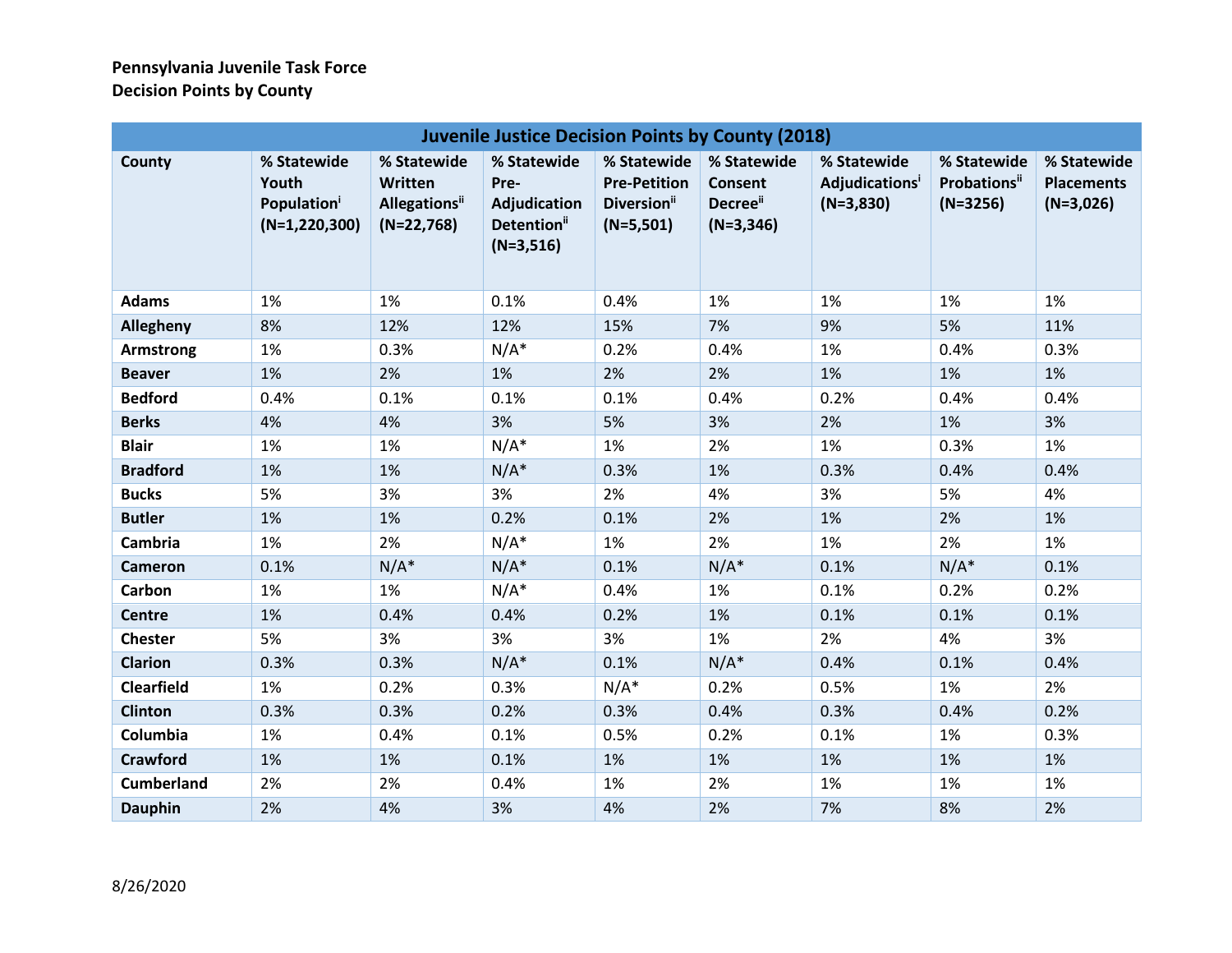## **Pennsylvania Juvenile Task Force Decision Points by County**

| <b>Delaware</b>   | 5%      | 5%      | 6%      | 3%      | 3%      | 10%  | 10%     | 5%      |
|-------------------|---------|---------|---------|---------|---------|------|---------|---------|
| <b>Elk</b>        | 0.2%    | 0.2%    | $N/A^*$ | 0.2%    | 0.3%    | 0.3% | 0.3%    | $N/A^*$ |
| Erie              | 2%      | 3%      | 2%      | 3%      | 1%      | 3%   | 2%      | 3%      |
| <b>Fayette</b>    | 1%      | 2%      | 1%      | 2%      | 1%      | 1%   | 1%      | 1%      |
| <b>Forest</b>     | $N/A^*$ | $N/A^*$ | $N/A^*$ | $N/A^*$ | 0.1%    | 0.1% | 0.1%    | $N/A^*$ |
| <b>Franklin</b>   | 1%      | 2%      | 1%      | 1%      | 3%      | 1%   | 1%      | 1%      |
| <b>Fulton</b>     | 0.1%    | 0.1%    | $N/A^*$ | $N/A^*$ | $N/A^*$ | 0.1% | $N/A^*$ | $N/A^*$ |
| Greene            | 0.3%    | 0.1%    | $N/A^*$ | 0.1%    | 0.2%    | 0.1% | 0.1%    | 0.1%    |
| Huntingdon        | 0.3%    | 0.4%    | 1%      | 0.1%    | 1%      | 1%   | 0.4%    | 0.2%    |
| Indiana           | 1%      | 1%      | 0.1%    | 0.3%    | 1%      | 0.2% | 0.2%    | 0.2%    |
| Jefferson         | 0.3%    | 0.3%    | $N/A^*$ | $N/A^*$ | 1%      | 0.3% | 0.1%    | 0.4%    |
| Juniata           | 0.2%    | 0.1%    | 0.1%    | 0.1%    | 0.4%    | 0.2% | 0.2%    | 0.2%    |
| Lackawanna        | 2%      | 2%      | 1%      | 1%      | 3%      | 2%   | 3%      | 1%      |
| Lancaster         | 5%      | 4%      | 3%      | 5%      | 1%      | 6%   | 6%      | 1%      |
| Lawrence          | 1%      | 1%      | $N/A^*$ | 0.4%    | 1%      | 0.3% | 0.4%    | 0.2%    |
| Lebanon           | 1%      | 1%      | 0.4%    | 0.3%    | 2%      | 0.5% | 1%      | 1%      |
| Lehigh            | 3%      | 3%      | 2%      | 4%      | 2%      | 5%   | 4%      | 3%      |
| <b>Luzerne</b>    | 2%      | 2%      | 1%      | 2%      | 1%      | 1%   | 1%      | 1%      |
| Lycoming          | 1%      | 2%      | 0.1%    | 2%      | 3%      | 1%   | 1%      | 1%      |
| <b>McKean</b>     | 0.4%    | 0.3%    | $N/A^*$ | 0.4%    | 1%      | 0.2% | 1%      | 0.1%    |
| <b>Mercer</b>     | 1%      | 1%      | 0.1%    | 1%      | 0.4%    | 1%   | 2%      | 1%      |
| <b>Mifflin</b>    | 0.4%    | 0.4%    | 0.2%    | 0.1%    | 1%      | 1%   | 1%      | 1%      |
| <b>Monroe</b>     | 1%      | 1%      | 0.4%    | 0.1%    | 1%      | 3%   | 3%      | 2%      |
| <b>Montgomery</b> | 7%      | 5%      | 7%      | 7%      | 2%      | 9%   | 8%      | 4%      |
| <b>Montour</b>    | 0.1%    | 0.1%    | $N/A^*$ | 0.1%    | 0.1%    | 0.1% | 0.1%    | 0.1%    |
| Northampton       | 2%      | 3%      | 3%      | 5%      | 2%      | 3%   | 3%      | 2%      |
| Northumberland    | 1%      | 1%      | 0.4%    | 1%      | 1%      | 0.5% | 1%      | 1%      |
| <b>Perry</b>      | 0.4%    | 0.2%    | 0.1%    | 0.1%    | 0.4%    | 0.3% | 1%      | 0.4%    |
| Philadelphia      | 12%     | 10%     | 43%     | 5%      | 24%     | 6%   | 5%      | 24%     |